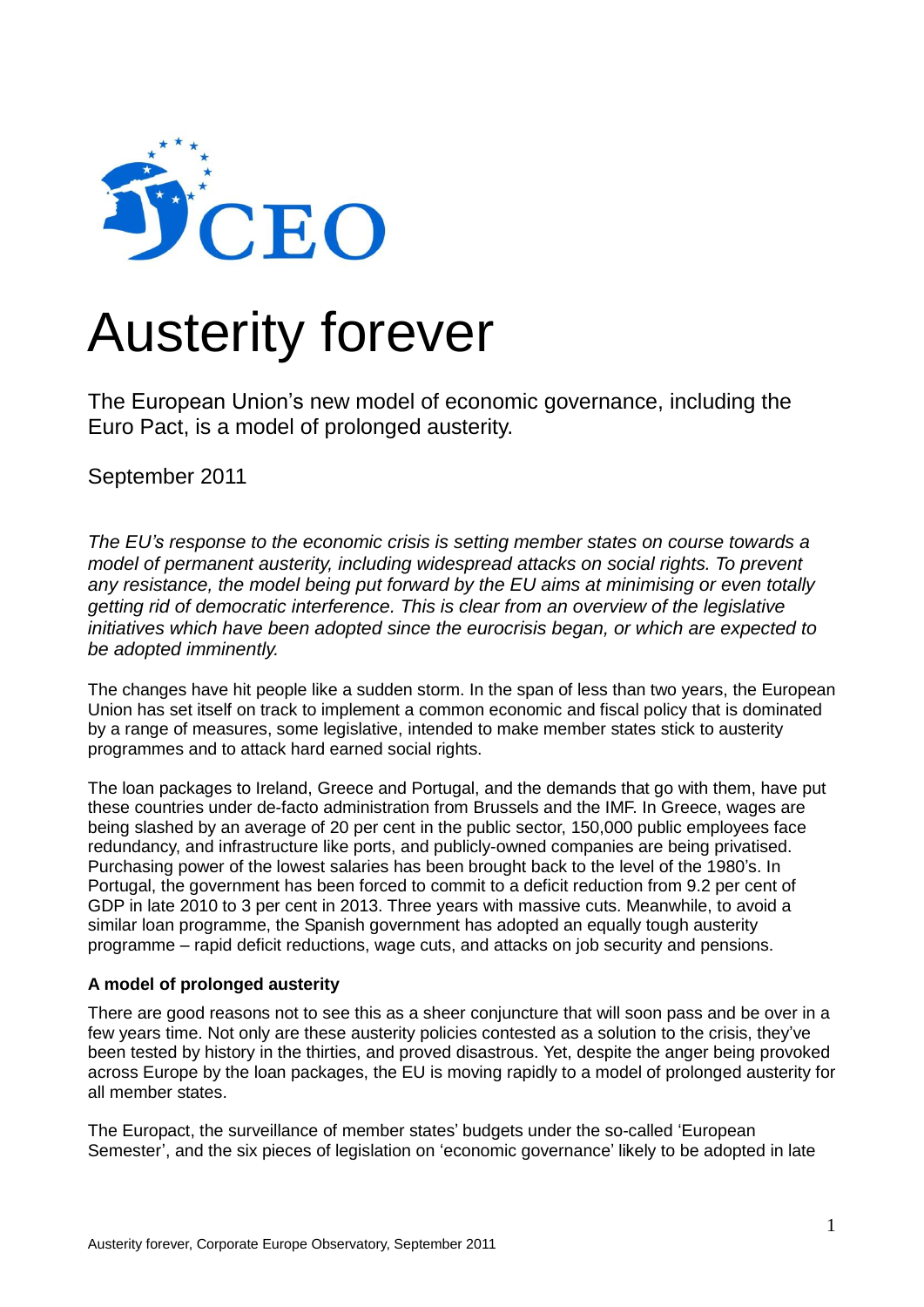September 2011, are all part of the same complex of rules and agreements. Put together, these pieces make up a model for future economic policies for the European Union. Austerity and attacks on social rights are the basic ingredients, pushed through via undemocratic and opaque procedures. There have been protests – from trade unions and other social movements, as well as from a range of different civil society organisations. But the new model is complex - it takes time to take in the many new initiatives, and understand how they're interconnected. Putting this massive new EU economic governance machinery in place within a very short time-span has steamrollered the nascent opposition against austerity across the European Union.

But although the the model's basic foundations may soon be in place, the final word has not been said, and widespread and fierce resistance can be expected. That should become clear from looking into the full economic governance package, how it will make citizens pay for problems caused by banks and speculators, and why it brings us no closer to a solution to the crisis.

#### **Spinning the roots of the crisis**

For months now, key players in the EU-institutions have tried to spin the roots of the crisis to legitimise the reforms.

"Do you remember what caused the financial crisis?" a video produced by the European Parliament in May this year asked. "Housing bubbles burst and banks had to be bailed out," it continued. So far, so good. But then it went on to claim that the crisis comes from bad public finances: "For years, EU governments had been bending the financial rules and building on shaky ground," a woman's voice says in a lively tone. "EU institutions had tried to stop them, but governments wouldn't listen."<sup>1</sup>

The rules referred to are the rules underpinning the Economic and Monetary Union – The Growth and Stability Pact (or just the Stability Pact). Under these, member states are obliged to keep the deficit on state budgets below three per cent of GDP and debt under 60 per cent. So, according to the Parliament, what we have is a crisis caused by public finance and public debt.

This interpretation is in line with a statement made by German Minister of Finance Wolfgang Schäuble on 16<sup>th</sup> August: "It's actually undisputed among economists worldwide that one of the main causes – if not the main cause – of the turbulence – not just now, but already in 2008 – was excessive public debt everywhere in the world."

#### **Dangerous response - slow strangulation**

But the consensus that Schäuble suggested does not exist. US economist Paul Krugman disputes the public debt myth in no uncertain terms: ".. let's look at the full list of countries that got into trouble because of high debts accumulated before the crisis, as opposed to those that have developed large deficits as a consequence of the crisis.

Here's the full list: Greece.

Spain and Ireland had low debts and budget surpluses on the eve of the crisis,"<sup>2</sup>

And even in the Greek case – it should be added - it's far from clear that public debt was the main cause. Greek debt did indeed go up quickly in the years preceding the crisis, but it was first and foremost private debt that was on the rise<sup>3</sup>.

Krugman laments that Schäuble is not alone. "The fiscalization of the crisis story — the insistence, in the teeth of the evidence, that it was about excessive public borrowing — has become an article of faith [...]. And that faith has done and will do untold damage."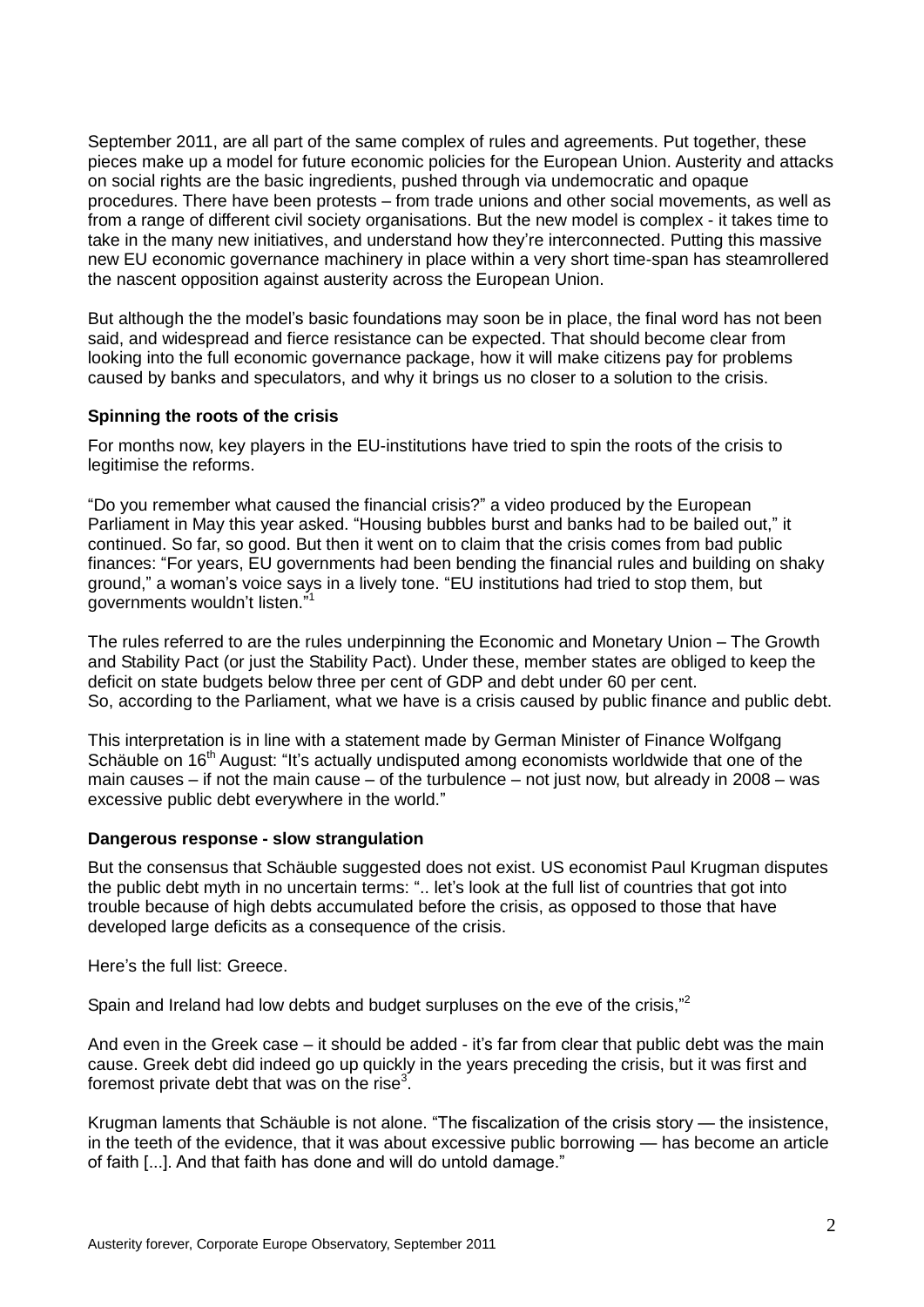One example of such untold damage is the fact that those with the least money are being made to pay deerest. But it's something else too. If all 27 EU member states adhered to austerity policies, the result would most likely be a continuing and deepening crisis. In fact, it could become a repetition of 'The Great Depression' of the thirties. Then, the withdrawal of money from circulation via the lowering of wages and cuts in government spending led straight to shrinking demand. Prices fell (the opposite of inflation – deflation), factories closed, government spending fell – a vicious circle. A 'slow strangulation' in the words of US economist Mark Weisbrot<sup>4.</sup>

Adam Posen, a member of the Bank of England's policy committee concurs. He has warned that policy makers are about to repeat the mistakes of the thirties. "The train is heading toward us and we should be able to agree to turn the switch", he said to journalists in September 2011.<sup>5</sup> Yet, the rhetoric on public debt as a cause to the crisis, may leave us stranded on the tracks rather than save us from the impact. And the fact is that the biggest chunk of current public debt stems from private debt. The European Parliament as well as Schäuble simply got it wrong.

An indispensable key to understanding the crisis is to see how unfettered competition in the eurozone left Ireland, Portugal, Spain, Greece and Italy as the losers. When the private sector in these countries started losing terrain to German companies, the government could do little to remedy the situation. The rules of the Economic and Monetary Union preclude massive public investment, and the common currency made it impossible to devalue the currency to make local products cheaper and regain competitive edge. With real wages stagnant in Germany, and price hikes in the periphery putting an upward pressure on nominal wages (not necessarily real wages), the private sector turned to borrowing. The common eurozone interest rate was too high for Germany and too low for the periphery. There, in the periphery, it was easier to reap a profit from speculation in eg. real estate than to put investments to productive use – a situation conducive to speculative bubbles. Not the full story, for sure, but enough to say that the common currency pulled the eurozone apart, leaving the periphery's finances on shaky ground. And when credit was squeezed in the aftermath of the financial crisis, economies in the periphery plummeted.<sup>6</sup> This kind of scenario – divergence rather than convergence in the Eurozone – was foreseen by many analysts a decade ago. But few imagined it would become so serious.

## **A corporate agenda**

Why all this nonsense about the public debt, then?

For several reasons. For a start, criticism of the very foundations of the euro – a key driver of EU integration – is taboo in Brussels. Don't expect to see many MEPs, Commissioners or member state governments admit that the common currency has proved a disaster for large parts of Europe. Secondly, most in the EU institutions – especially the European Commission - see a neoliberal strategy, including liberalisation of public services, austerity and low wages, as the way forward for the EU and have done so for many years – in the name of 'international competitiveness'. Thirdly, there's the powerful political pressure groups in Brussels – the big business lobby.

For more than a decade, the big business lobby organisations have worked to ensure that member states promote labour law reform, privatisation of public services, cuts in social expenditure and pension reforms. The Lisbon strategy – an overarching strategy for the European Union – adopted in March 2000 was seen by the business lobbies as a major step forward, but it lacked strong enforcement measures. The new set of rules on economic governance will add the strong enforcement that business has been demanding for years. Smelling victory, organisations such as BusinessEurope have been busy making sure that the new system of economic governance will live up to their requirements. And according to the research done by Corporate Europe Observatory, they've been quite successful every step of the way<sup>7</sup>.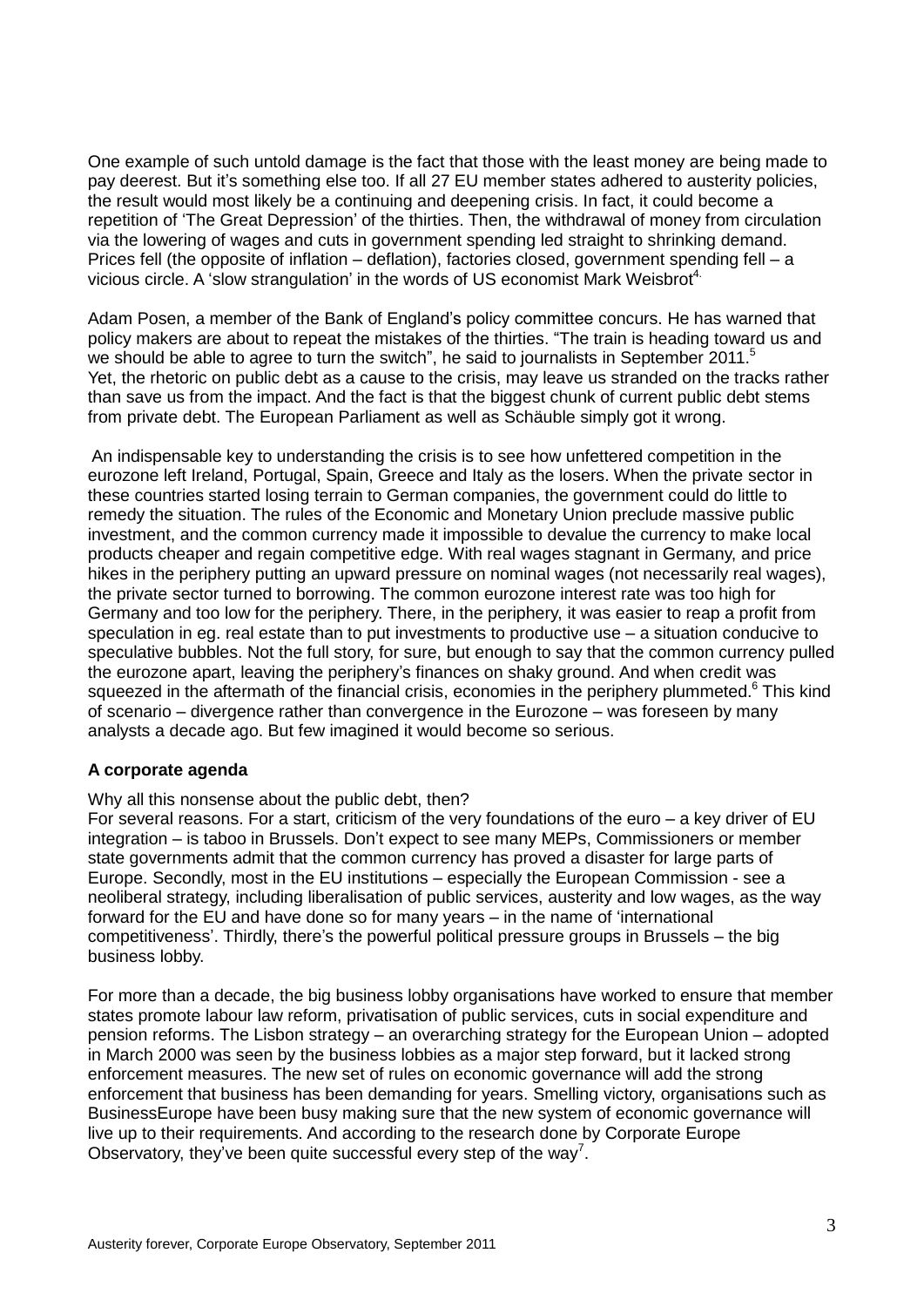The European Roundtable of Industrialists – the famous and infamous lobby group made up of chief executives from large European transnational corporations – for its part, saw a striking resemblance to its own ideas when the Europact was adopted:

"Today's Pact contains many elements that will bring the attainment of ERT's Vision for a competitive Europe in 2025 closer," the exclusive club for chief execs said in a statement<sup>8</sup>.

#### **1. The European Semester**

To understand how the new model works – or will work – it's necessary to go through the individual elements, starting with the new system of surveillance for member states' budgets, known as the European Semester.

The European Semester was the first piece in the puzzle to be adopted. In fact, it happened very quickly. The proposal was published in Spring 2010, and had been adopted by the Council by September, only a few months later<sup>9</sup>. Under this new procedure, member states will have to show their draft national budgets to the Commission and the Council for the coming year in April. After the Commission has scrutinised the documents, it will draft comments for the Council to consider. In July, the Council will give "policy guidance" to all member states.

The Commission will base its advice on an 'Annual Growth Survey' that is to be released every January. In this year's survey the Commission mainly emphasised the 'need' for pension reforms in member states  $-$  and the 'need' for labour market reform<sup>10</sup>. The Commission's country-specific advice was released in early June and left no doubt about its intentions. Most countries were asked to implement labour law reforms in order to pave the way for lower wages, and to scale back on pensions, either by reducing opportunities for early retirement or by raising the retirement age<sup>11</sup>. The Council voted by a qualified majority vote on recommendations for all member states on 12<sup>th</sup> July, and by and large supported the Commission's recommendations<sup>12.</sup> Surprising? Not really. The governments in the Council are accountable to their own electorate, not to electorates in other countries. And if they stick to their own self-interest, tough reforms in other countries are – they think - to their own benefit. Not that solidarity is an in-built impossibility, but at the moment it seems unlikely.

## *Wages and pensions at stake*

The recommendations include a hint to Spain to strictly apply "the existing deficit and debt control mechanisms for regional governments", and to adopt further measures "to accelerate the deficit reduction"<sup>13</sup>. It includes an encouragement to France to "continue to review the sustainability of the pension system and take additional measures if needed", and to keep the minimum wage down 'to support job creation'. For Italy, one recommendation is to weaken employment protection, and Belgium is encouraged to consider scrapping wage indexation.

Clearly major issues are at stake here. The question is to what extent this will influence decision making at the national level. It is quite ground breaking in itself that the Commission and the Council will discuss state budgets, in most cases well before a final draft is presented to national parliaments. At the moment the outcome of the European Semester will be non-binding budgetary and policy recommendations.The European Semester is the building block at the centre of all the reforms. It provides a procedure to deal with the other elements of the model of economic governance. Taken alone, though, the semester doesn't include sanctions. But several other building blocks do – and they will be linked to the semester.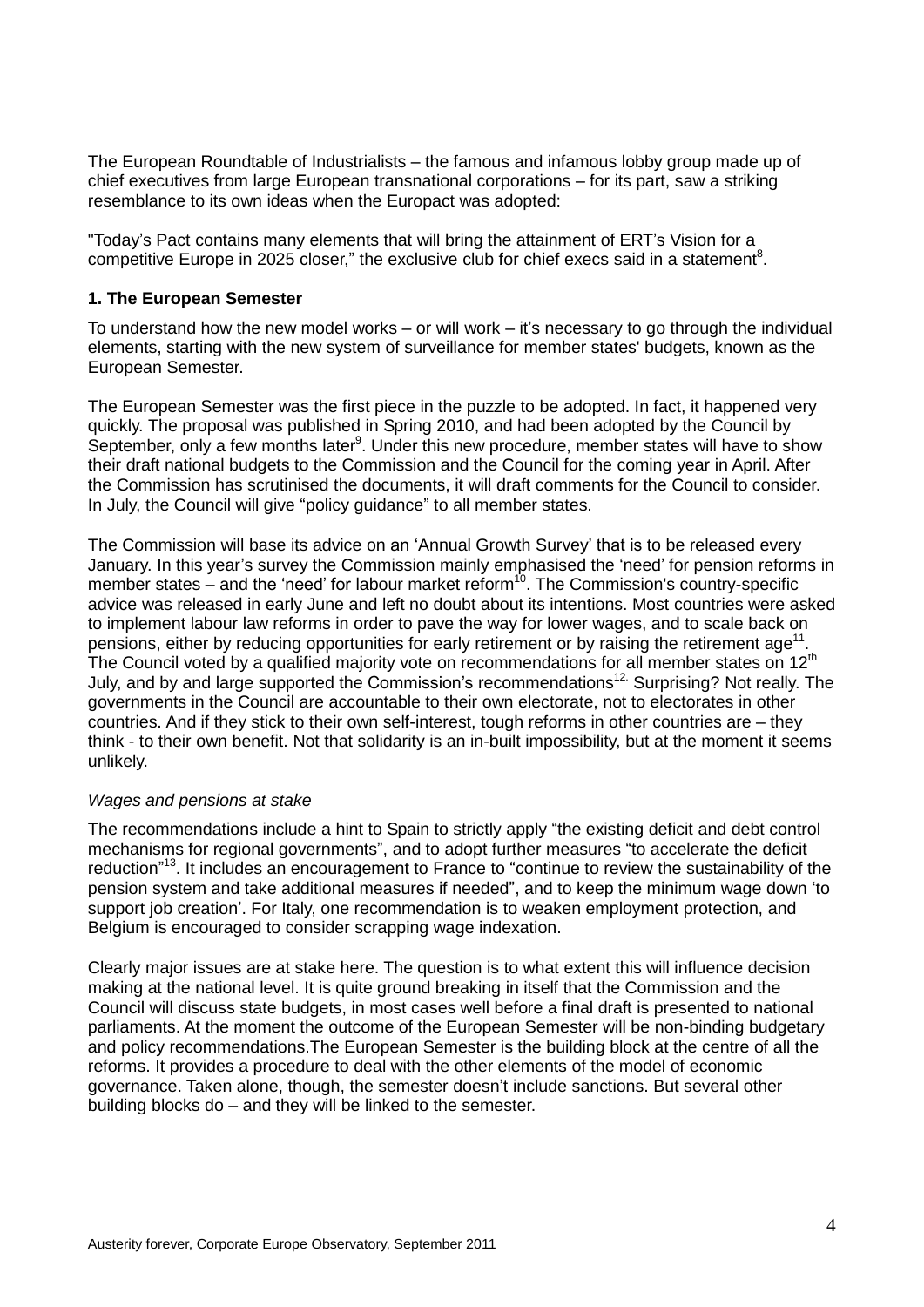# **2. The Euro Pact, the political compass**

The most widely known document in the complex is the Euro Pact, which was adopted at a European Council meeting – an EU summit – on  $24<sup>th</sup>$  March 2011. At the outset it was an initiative by German Chancellor Angela Merkel and French President Nicolas Sarkozy and for a while it looked as if it would be an inter-governmental instrument, a kind of declaration of political will to be implemented through dialogue and peer pressure. In the short time of a month it became much more than that.

The wording in the Euro Pact is remarkably clear. The solution to the crisis lies in austerity and low wages. To achieve 'competitiveness' member states must "review the wage setting arrangements, and, where necessary, the degree of centralization in the bargaining process", and "ensure that wages settlements in the public sector support the competitiveness efforts in the private sector (bearing in mind the important signalling effect of public sector wages)". In other words, the power of labour in wage setting arrangements must be curbed, and wages in general have to be lowered or kept low. Furthermore, to promote 'sound public finances' member states should first and foremost turn to "sustainability of pensions, health care and social benefits", in other words cuts in social expenditure.

On top of this, signatory member states commit to translating "EU fiscal rules as set out in the Stability and Growth Pact into national legislation".

In the weeks before the vital European Council meeting on 24th March, the meeting that was to adopt the pact, the business lobby group BusinessEurope made several efforts to influence the pact. Maybe most importantly BusinessEurope successfully lobbied for the Commission to play a strong role in the implementation of the Euro Pact.

"The Euro Pact is a political agreement on strengthening of integration. The six legislative proposals on economic governance are about how to implement it," said the federation's secretary general Philippe de Buck when the pact was adopted, stressing how the pact was to be integrated into the wider model of economic governance as a sort of a political compass to guide the Commission and the Council<sup>14</sup>.

This will prove to be very important. It means that the Euro Pact will not be an isolated document but will be implemented through a host of legislative, binding measures that are due to be adopted in September 2011.

## **3. The six-pack**

## *The Stability Pact and social expenditure*

Most of these measures are found in legislative proposals on 'economic governance'. In September last year, the Commission published six pieces of draft legislation - sometimes referred to as "the six-pack"<sup>15</sup>. All have now been approved by the Council and a majority in the European Parliament. In this debate, the majority in the European Parliament pushed for as strong rules as possible<sup>16</sup>.

Four of these proposals concern the Stability Pact. Under discussion is mainly how to enforce the two key thresholds of the Stability Pact, ie that member states are obliged to keep deficits on state budgets below three per cent of GDP, and to keep debt below 60 per cent of GDP. According to the original rules, members of the eurozone are to be fined if they cross these two thresholds, but in practice the rules on sanctions have not been upheld. Rules were relaxed in 2005 following pressure from two countries in deficit – Germany and France. That is about to change in various ways.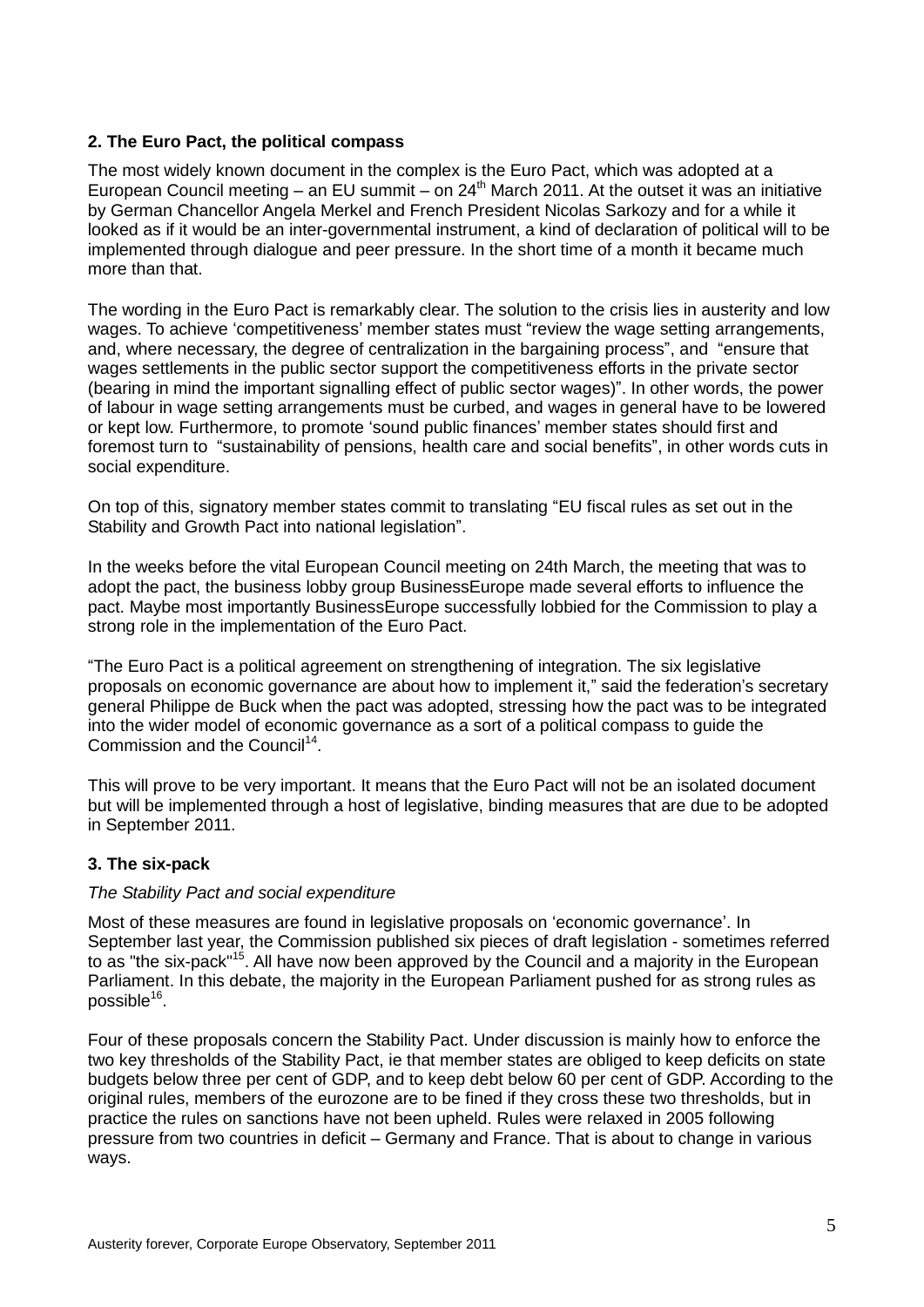Even when the present crisis does not have its roots in either the relaxation of the rules or in public debt, EU decision makers in the Commission, Council and the European Parliament see stronger rules as key to prevent future similar eurozone crises.

Most of the drastic changes has to do with the procedure against member states in breach of the two criteria of the Stability Pact, the 'excessive deficit procedure'. In brief, this is what's coming: \* Fines or deposits can only be avoided if a qualified majority in the Council vote against imposing a sanction. This has to happen rapidly- within 10 or 20 days depending on the stage of the procedure. This amounts to 'semi-automatic' sanctions.

\* A new measure has been /is to be introduced to ensure that debts are paid off at a certain speed. The standard is to be five per cent of the difference between the debt and the 60 per cent limit each year. For countries with a high debt, this could have serious consequences for state budgets for many years.

\* If a member state does not comply with the debt criteria, it can be fined.

\* Fines are to be up to 0.5 per cent of GDP - billions of euros.

On top of this, a number of new rules are to strengthen surveillance of the budgets. This includes an obligation to have "rules" in place eg. in national legislation, on "numerical fiscal rules that effectively promote compliance with their respective obligations" such as "compliance with the reference values on deficit and debt".

At a later stage – this was decided by the Council in November 2010 - member states outside the eurozone who cannot be fined under the Treaty will also be subject to sanctions<sup>17</sup>. This will not be in the form of a fine – that would contradict the Treaty. Instead deductions will be made from different kinds of EU support received by member states eg. agricultural support. A given member state will then have to support eg. farmers from its own funds. Not a fine in name, but to all intents and purposes, a fine.

Before sanctions are applied, member states will be under pressure to implement reform programmes – otherwise known as cuts. On what part of the budget we may ask? According to the Euro Pact: first and foremost on social expenditure – health, social benefits and pensions.

## *Macroeconomic imbalances and how to attack wages*

In recognition that imbalances in the eurozone played a crucial part, the Commission proposed an initiative to counter what they call 'macroeconomic imbalances'. It does not, however, link this to the euro itself, but to member states' policies. To avoid these imbalances causing the same kind of damage in the future, the Commission says a new mechanism that will allow EU institutions to intervene at an early stage is necessary.

The procedure included under the two proposals in the six-pack on 'macroeconomic imbalances' is simple: to make sure that member-state economies do not build up an imbalance, indicators are chosen and thresholds defined. If a member state crosses the threshold, and if that state's government does not react quickly enough in the eyes of the Council and the Commission, it can be subjected to a procedure called 'the excessive imbalance procedure' under which it can be fined if it's a country in the eurozone, or receive a sharp criticism if it's not.

The qualitatively new element in this procedure lies in allowing the EU – mainly the Council and the Commission - to intervene in areas hitherto considered sensitive and the prerogatives of member state governments and parliaments, like determining priorities on state budgets, including the level of social expenditure. And exerting influence on the labour market, if for instance wage levels are defined as an indicator. The devilish thing about the proposals on macroeconomic imbalances is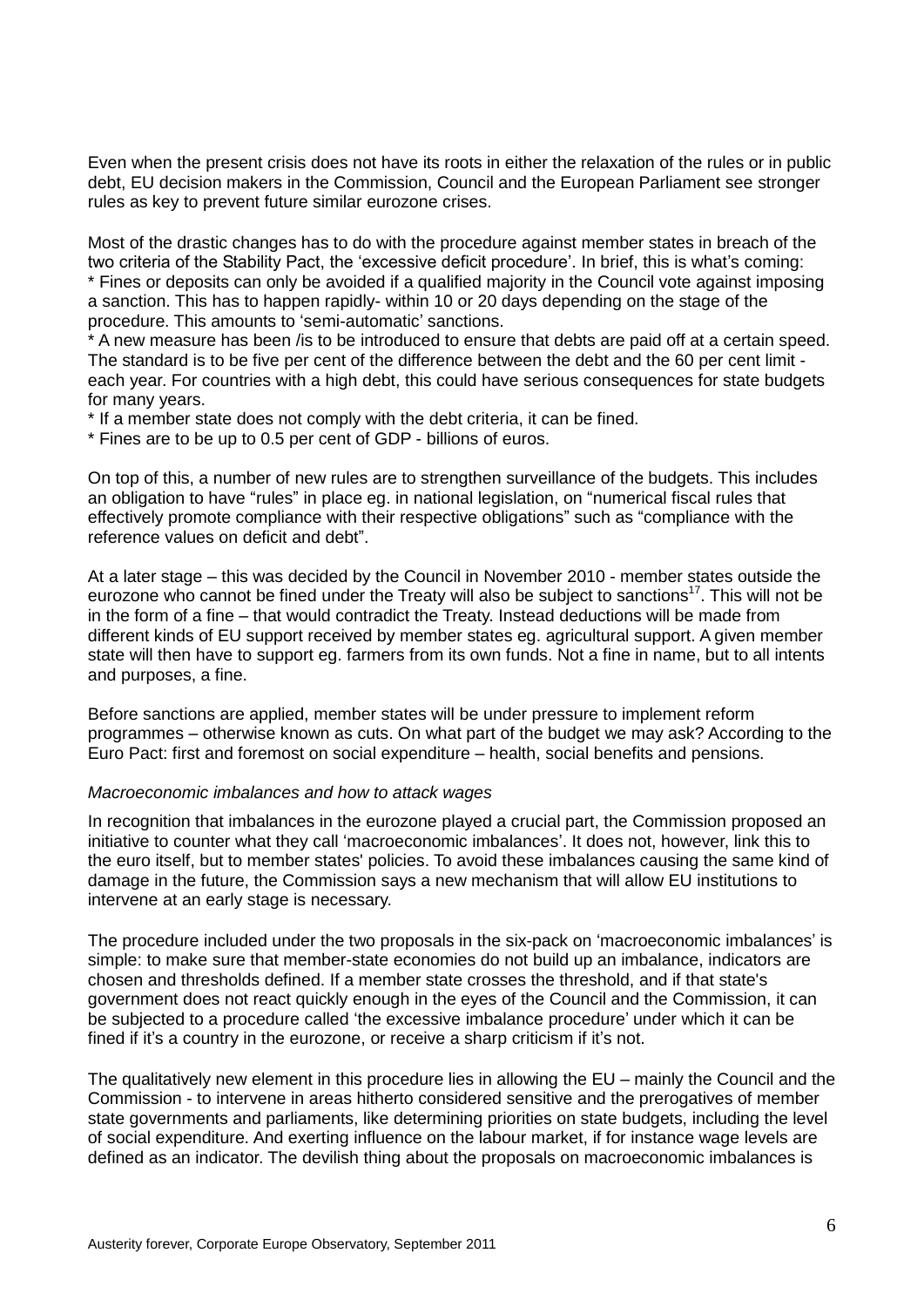that the indicators are to be defined only when the proposals come into force, and the Commission is set to play a key role in defining them<sup>18</sup>. This is practically a blank cheque for the very institution that has pushed hard for neoliberal reforms, and that has intimate relations with big business on these very issues.

The Commission and the Council have given unmistakable hints as to what kind of imbalances they'd like to address with this procedure. Balance-of-payments (the sum of all public and private trades going in and out of a country - including loans, goods, investments), private and public debt, all qualify. And wages. When the Commission presented the proposals in September 2010, it made it abundantly clear that attacking wages was on its wish list. If wages – they claimed – were to be reduced in countries lagging behind in competitiveness – it would restore balance. A top civil servant told a German newspaper: "When wages in the public sector damage competitiveness and price stability, then the country will be requested to change this policy. And the wage development in the public sector does of course have a great influence on the private economy"<sup>19</sup>. Since then, the Council has been discussing precise threshold levels, and is ready to go once the proposal is adopted.

## *The EU to interfere in wage bargaining?*

The question of EU interference in wage bargaining has sparked resistance. The trade union movement headed by the European Trade Union Confederation (ETUC) has protested on various occasions and it has been one of the key areas of debate in the European Parliament. The European Parliament has softened the text slightly and has made it a bit difficult to intervene directly in private sector wages, but the option to pressure a member state to lower wages in the public sector is still left completely open.

This begs the question: what kind of imbalances are they? As mentioned there was a clear process of divergence in the Eurozone in the first decade of the common currency, and this divergence is at the root of the crisis. But the imbalances can be addressed and assessed in very different ways. For instance, the Commission claims that wages in Greece, Ireland, Portugal and Spain and other 'domestic imbalances' are the culprits<sup>20</sup>. A downward turn in competitiveness in these countries, compared to Germany, should supposedly be explained by lack of 'wage adjustments'. However, a closer look reveals that real wages have remained stagnant in Germany for a very long time, thanks to measures imposed by the federal government, and an inflow of workers from Central and Eastern Europe<sup>21</sup>. Also, statistics show that in terms of real wages, developments in Germany and the 'deficit countries' are practically identical<sup>22</sup>. So, the argument should be turned around. Wages in Germany are kept low compared to the advantages Germany has in terms of competitiveness. Could it be that the Commission will acknowledge that this is a major contributor to imbalances, and that this should be corrected by raising wages in Germany?

#### No.

Both the Commission and the Council have stated on various occasions, that first and foremost it will be the deficit countries that will have to adjust<sup>23</sup>. And in terms of macroeconomic imbalances, those countries are mainly Portugal, Ireland, Italy, Greece and Spain. While the European Parliament has insisted on some language in the legislation on 'symmetry', it has itself failed to agree on amendments that would prevent the Commission and Council from making this into yet another adjustment burden on deficit countries $^{24}$ .

But will member state governments really accept the Council cracking down on wages?<sup>25</sup> Even if some governments resist, the proposal will be voted on by a qualified majority vote, and will be enforced by a 'reverse majority vote' – leaving it up to hesitant or critical governments to find a simple majority against a measure that would force them to intervene in wage formation.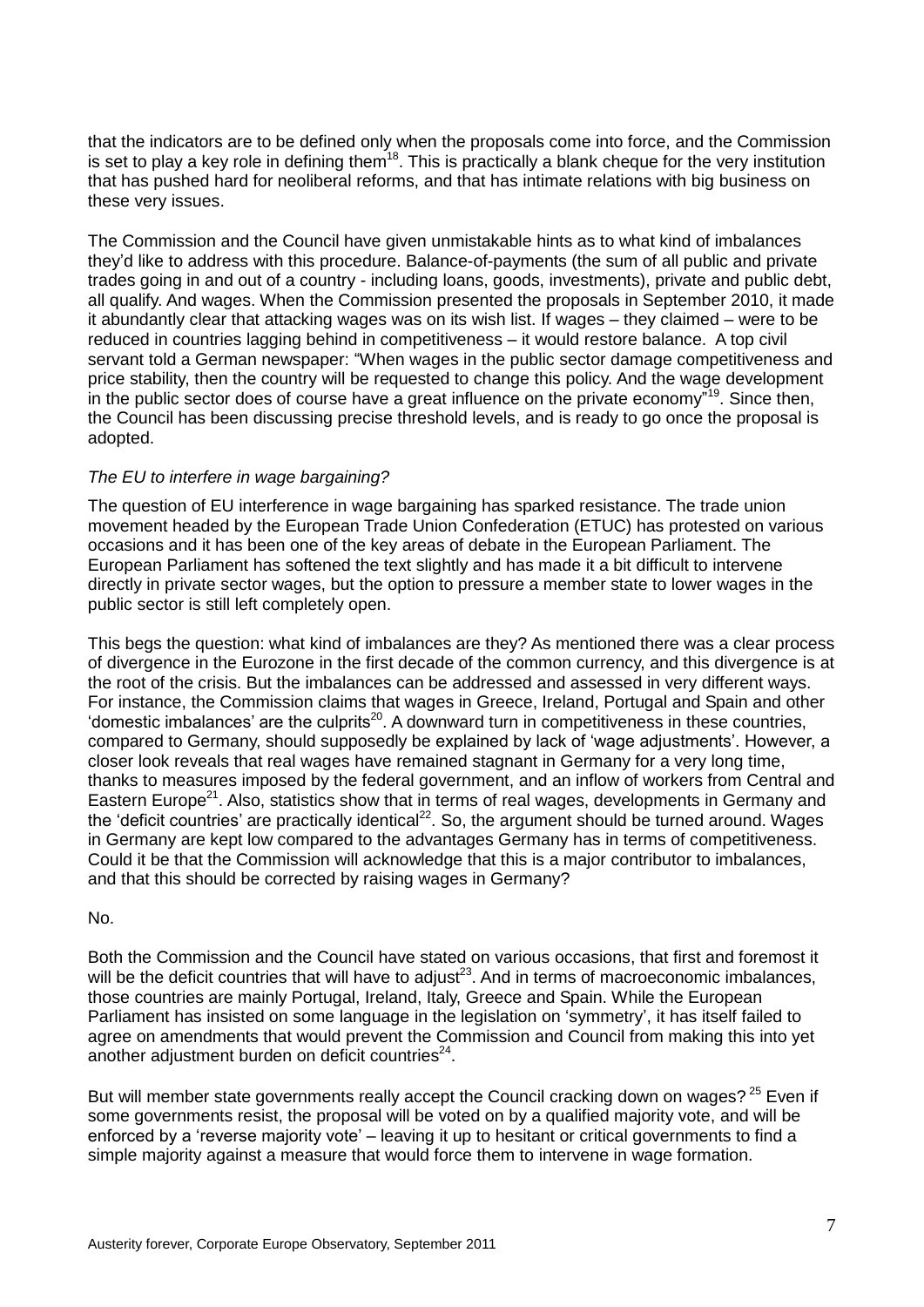Attempts to meddle with member states wage bargaining systems have caused a stir in the past, even at the government level. Will the Council really accept this ground breaking development? Yes. In fact, the Council has already developed the thresholds to measure whether wage developments are unsatisfactory or not<sup>26</sup>. And should any doubt remain, don't forget the Euro Pact and the commitment to attack labour laws and wages.

## **Conclusion 1: Reject the package**

The final pieces will most likely fall into place this September. In mid September the Council and the Parliament majority agreed on the final details of the six-pack, so the final decision is just around the corner. The right wing majority (or centre-right, if you like) in the European Parliament strongly supports the full package, and believes that the crucial element is to give more power to the (unelected) European Commission. This is reflected in the video produced by the Parliament. It said:

"To put national finances back on track, the European Parliament wants a strong European Commission that governments have to listen to…Time to stick to the rules!"

There are different opinions in the Parliament, particularly on the Stability Pact reforms which have not been backed by the Socialists & Democrats, the Greens or the left-wing GUE-NGL group. But many Green and social democrat MEPs are happy to see the contours of a federal Europe on the horizon<sup>27</sup>, and share a deep confidence in the EU institutions with the proponents of the whole package. They denounce the new rules on the stability pact<sup>28</sup>, but at the same time offer strong support for the new mechanism on 'imbalances', hoping for this to be a tool to avoid a future crisis. But considering the agenda of the Commission and the Council – the two institutions in charge of the model, that is extremely dangerous.

Any struggle for welfare and social rights in Europe will have to fight the new system of economic governance if it's to be effective. At this stage, shortly before the decisions are made final, a rejection of the sixpack by MEPs – or by governments for that matter - could help to pave the way for a new democratic and socially just response to the crisis, even if chances to win the votes are slimmer than slim.

## **Conclusion 2: The beginning of a long battle**

There may still be more to come. Over the summer of 2011 a lot of new and drastic proposals emerged from different players in the Council, including a proposal from the German Minister of Economy to create an unelected 'Stability Council' to oversee budget discipline and ensure that business interests are secured in the area of labour policies. The Dutch government has proposed putting indebted governments in the Eurozone under the control of a new Commissioner, and ensuring they can be expelled from the euro should they refuse to be governed in this way<sup>29</sup>.

The reforms adopted or on their way amount to a form of shock therapy. With amazing speed, far reaching legislation is being put in place that puts crucial welfare policies in the hands of technocrats in Brussels. Circumstantial and opaque procedures are to be applied to force member states to cut down on welfare and attack wages and social rights. Confronted with a plethora of complicated behind-the-scenes negotiations and discussions, the victims will have few remedies to defend themselves. Most will not even understand the lingo used to navigate and steer the new model. Furthermore, the institution at the steering wheel, the Commission, is effectively an unaccountable institution, practically immune to public pressure - but easily influenced by big business lobby groups.

The big remaining question, then, is what the future holds for this model of economic governance, if its full potential is used. Since it was adopted within a short time span, leaving little space for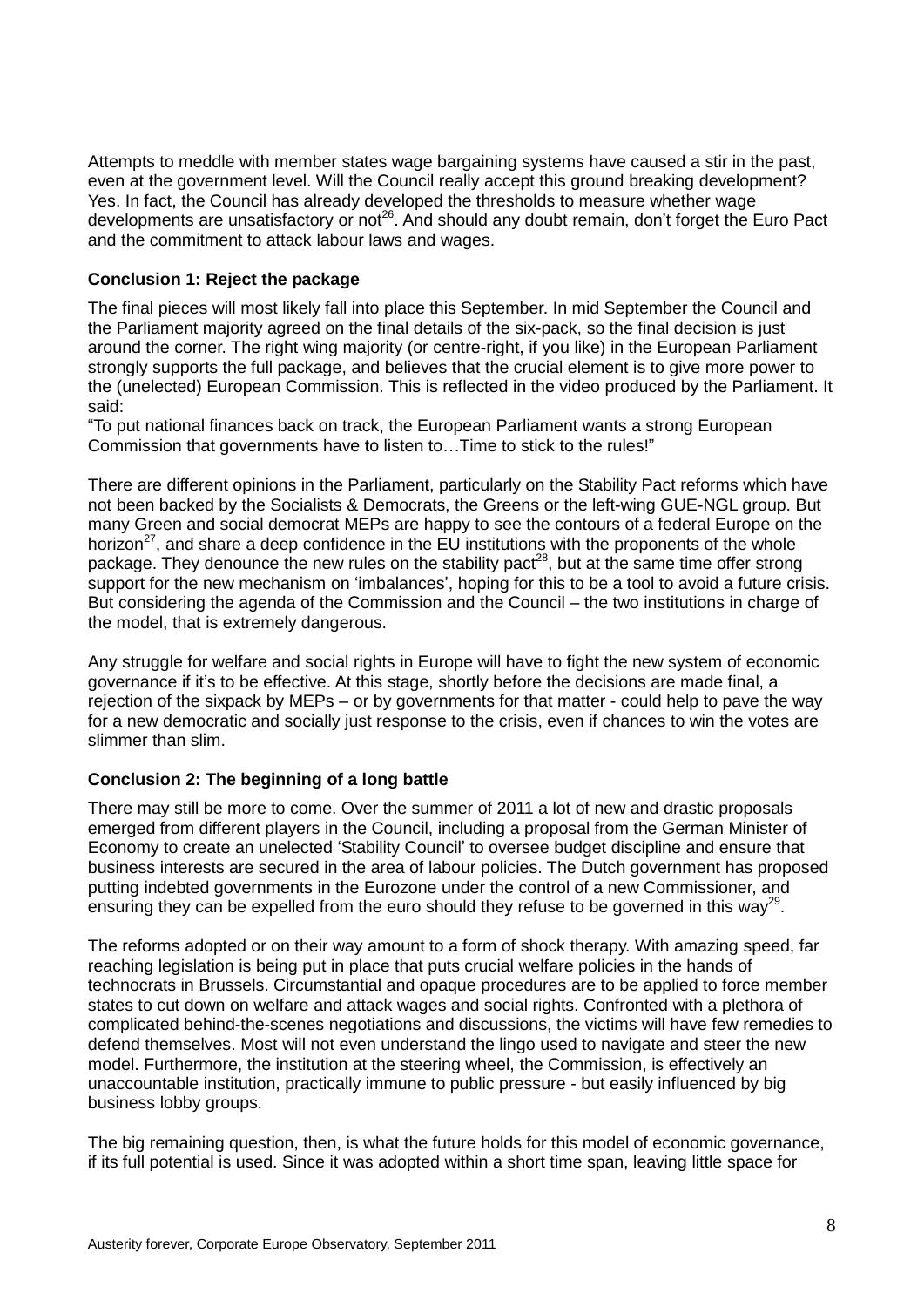citizens to be consulted in a democratic debate, it has been built on weak foundations from the outset, democratically speaking. It cannot be assumed that it has significant popular backing. Will this go down easily, and will those in society who will have to pay, silently accept that welfare policies and social rights are curtailed? Or will this set in motion a wave of protests that will shake the foundations of the European Union and push through a democratic and socially just response to the crisis?

There's hardly any doubt that the coming years will be quite dramatic, the question is rather if opposition to the policies of the European Union will be effective. There's a big job to do for progressive forces in the short term: to find ways of empowering people who fight against austerity all over Europe to confront the challenge of neoliberal economic governance.

5 International Herald Tribune, 15<sup>th</sup> of September 2011.

<u>.</u>

9 To ensure a swift process, the Semester was adopted as a change to the statute of the Stability Pact.

<sup>10</sup> European Commission; "Annual growth survey: advancing the EU's comprehensive response to the crisis", January 2011, <http://eur-lex.europa.eu/LexUriServ/LexUriServ.do?uri=COM:2011:0011:FIN:EN:PDF>

See the Commission's recommendations here:

[http://ec.europa.eu/europe2020/tools/monitoring/recommendations\\_2011/index\\_en.htm.](http://ec.europa.eu/europe2020/tools/monitoring/recommendations_2011/index_en.htm) See also Leigh Philips' analysis of the recommendations here: http://euobserver.com/9/32462

[http://www.consilium.europa.eu/uedocs/cms\\_data/docs/pressdata/en/ecofin/123611.pdf](http://www.consilium.europa.eu/uedocs/cms_data/docs/pressdata/en/ecofin/123611.pdf)  $13$  Ibid.

The original proposals from the Commission can be accessed here:

Die Welt Online, 27th of September 2011.

<sup>20</sup> This is the clearest explanation of the divergence on the Commission's website: "The divergence trend has been driven primarily by domestic economic imbalances, including the poor adjustment of wages to a slowdown in productivity, excessive credit growth and housing bubbles." See at

[http://ec.europa.eu/economy\\_finance/een/017/article\\_8897\\_en.htm](http://ec.europa.eu/economy_finance/een/017/article_8897_en.htm)

<sup>1</sup> The video of the European Parliament and an alternative version of the video produced by CEO can be accessed here: <http://www.corporateeurope.org/blog/do-you-remember-what-caused-financial-crisis><br>2. See Krugman's blog on the website of the New York Times, 25<sup>th</sup> of August 2011;

See Krugman's blog on the website of the New York Times, 25<sup>th</sup> of August 2011:

http://krugman.blogs.nytimes.com/2011/08/25/fiscalization-watch/<br>3 In the decade preseding 2000, Creak public debt was almost un

In the decade preceding 2009, Greek public debt was almost unchanged (approx.. 100 per cent of GDP), see <http://www.voxeu.org/index.php?q=node/5062>. In the same period, it was private and not public debt that shot up. See Lapavitsas et. al: "The Eurozone between austerity and default", Research on Money and Finance, September 2010, page 20,<http://www.researchonmoneyandfinance.org/media/reports/RMF-Eurozone-Austerity-and-Default.pdf>

<sup>&</sup>lt;sup>4</sup> See Mark Weisbrot: "US and Europe: Slow strangulation is much more likely than financial catastrophe", The Guardian Unlimited,  $17<sup>th</sup>$  of August 2011.

<sup>&</sup>lt;sup>6</sup> On the imbalances in the eurozone see for instance Lapavitsas et. al: "The Eurozone between austerity and default", Research on Money and Finance, September 2010, [http://www.researchonmoneyandfinance.org/media/reports/RMF-](http://www.researchonmoneyandfinance.org/media/reports/RMF-Eurozone-Austerity-and-Default.pdf)[Eurozone-Austerity-and-Default.pdf](http://www.researchonmoneyandfinance.org/media/reports/RMF-Eurozone-Austerity-and-Default.pdf)

<sup>7</sup> On the role of the business lobbies, see Corporate Europe Observatory's articles; "Corporate EUtopia" (January 2011), "Business against Europe" (March 2011), "Next step for the europact" (April 2011), and "An undemocratic economic governance" (May 2011) all can be found on www.corporateeurope.org<br><sup>8</sup> European Boundtable of Industrialists, press relegee, 11<sup>th</sup> of March 20

European Roundtable of Industrialists, press release, 11<sup>th</sup> of March 2011, <http://www.ert.be/DOC%5C09130.pdf>

 $12$  The Council's recommendation to member states can be accessed here:

<sup>&</sup>lt;sup>14</sup> NOTAT, 1st of April 2011, <http://notat.slid.dk/visartikel.php?artikelnr=4834>

[http://ec.europa.eu/economy\\_finance/articles/eu\\_economic\\_situation/2010-09](http://ec.europa.eu/economy_finance/articles/eu_economic_situation/2010-09-eu_economic_governance_proposals_en.htm) [eu\\_economic\\_governance\\_proposals\\_en.htm](http://ec.europa.eu/economy_finance/articles/eu_economic_situation/2010-09-eu_economic_governance_proposals_en.htm)

The full position of the European Parliament was adopted in June 2011. The result can be seen here: [http://www.europarl.europa.eu/sides/getDoc.do?pubRef=-//EP//NONSGML+TA+20110623+SIT-](http://www.europarl.europa.eu/sides/getDoc.do?pubRef=-//EP//NONSGML+TA+20110623+SIT-02+DOC+WORD+V0//EN&language=EN)[02+DOC+WORD+V0//EN&language=EN](http://www.europarl.europa.eu/sides/getDoc.do?pubRef=-//EP//NONSGML+TA+20110623+SIT-02+DOC+WORD+V0//EN&language=EN)

Report of the 'Van Rompuy task force', "Strengthening economic governance in the EU",21<sup>st</sup> of October 2011, page 5. [http://www.consilium.europa.eu/uedocs/cms\\_data/docs/pressdata/en/ec/117236.pdf](http://www.consilium.europa.eu/uedocs/cms_data/docs/pressdata/en/ec/117236.pdf)

In the original proposal of the Commission both indicators and thresholds were to be defined by the Commission itself with no intervention from any outside party. This was initially disputed by the Council, but it's not clear at the moment what the final agreement on this point looks like.